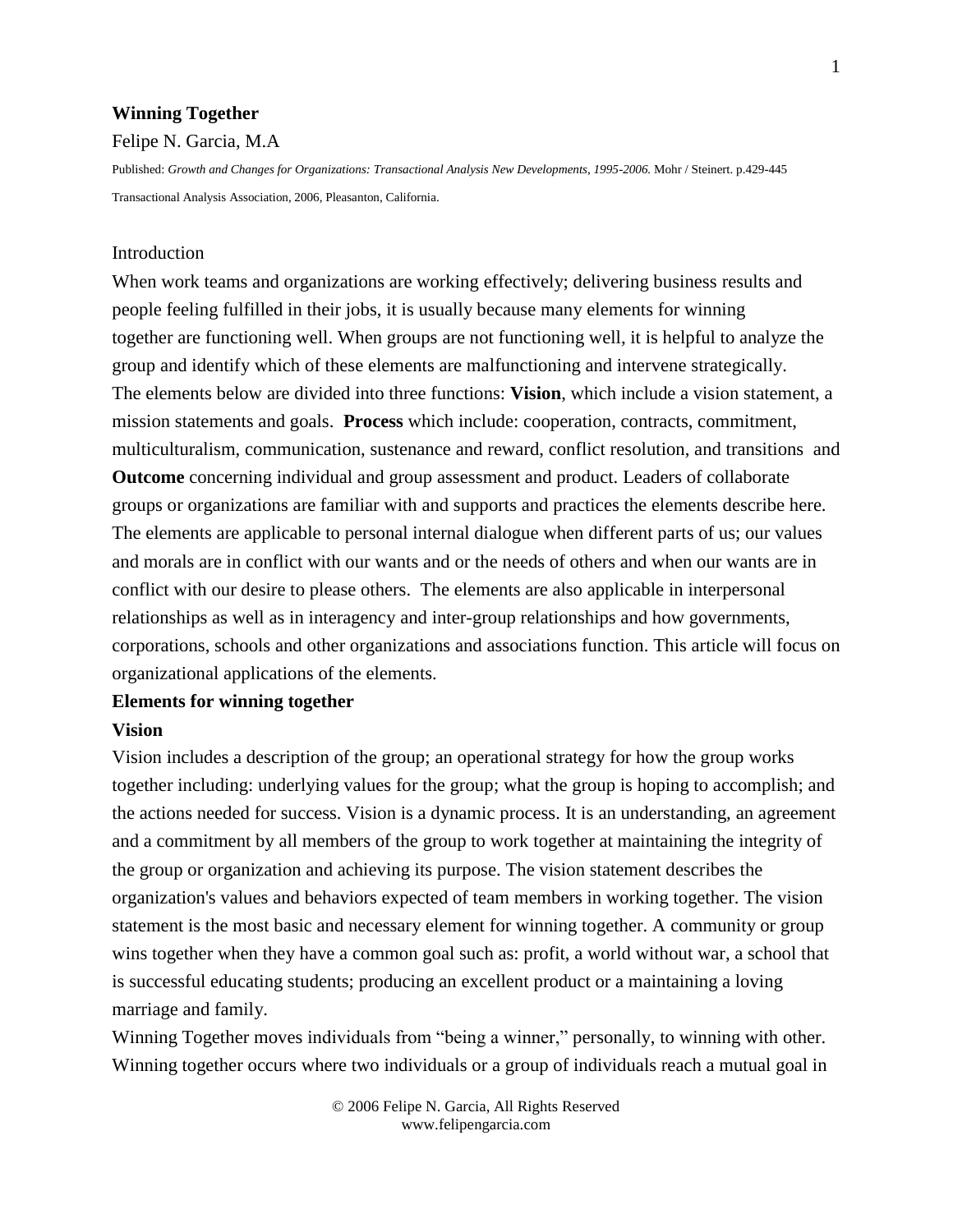support of a mutual vision.

Winning together means that both or all persons or parties involved win; the group wins and the group's mutual goal or vision also wins. In other words, I win, you win and the company or organization wins as do the students, customers or clients.

The VISION STATEMENT is a brief paragraph worded in the present tense that describes the group or organization functioning and producing to its fullest potential. Vision statements are best when stated in positive language in the present tense; avoiding words like "not", "try", "stop" using instead words like "will, is, are".

> Example: *The Falcon Research Leadership Team is an empowered, energetic, trusting, supportive, and collaborative community who lead successful collaborate teams and deliver excellent results to the*

# *company.*

The vision statement sets the direction for how the team members behave in working towards the goals and working with each other. It is Important for as many members of the organization or their representatives have an opportunity to proved input into the working of the vision statement. Get buy in from all members or the organization and make it part of the interviewing process of new hires Distribute the vision statement and post in work and meeting areas to remind and inspire all team members of the mutual goal. Some organizations may want a measurable deliverable attached to it such as "the company will gain a7% increase in profits as a result of our work". Or, "we will increase our membership by 20%." or "85% of our freshman class will graduate."

Gordon Bethune, understood the importance of a clear, measurable vision and mutual goals in moving Continental Airlines from being nearly bankrupt when he took over in 1994 to becoming one of the most successful airlines in the country (Bethune, G 1998). He, along with all of the employees who had been discouraged by the instability and unpopularity of the company, agreed that getting passengers to their destination on time needed to be their primary goal and vision. The airline went from 61% of "on time" arrivals in January 1994 and being ranked last in the ten top airlines for on time arrivals to being the top airline with "on time" arrivals by March of 1995.

MISSION and VISION are sometimes used interchangeably. You may want to write a Mission statement in addition to a Vision statement in order to describe, in greater detail how the group operates when working towards its vision The Mission statement can be longer than the Vision statement and include the underlying values that serve as guiding principles for the group's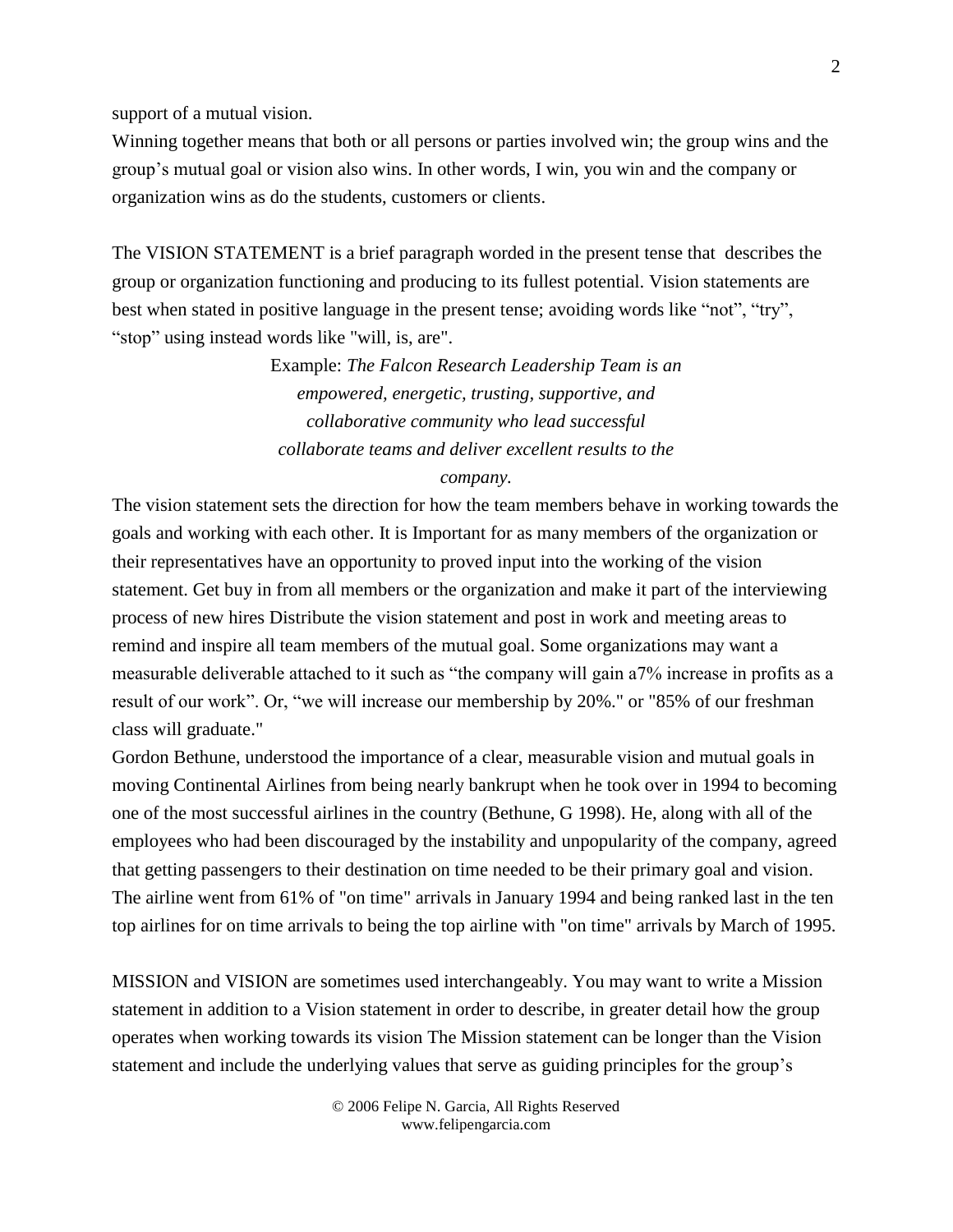activities.

Example: In working towards their goal of "getting passengers to their destinations on time," Bethune realized that the vision needed to be broader so that the whole company was working together. The mission became: *to run a good airline-an airline that got planes in on time, with their bags; that fed its passengers and treated them well; that showed them nice looking planes all painted the same color, with first class seats, frequent flyer miles and polite people working at the gates and on the reservation lines.* (G. Bethune 1998) The mission statement can also include: when the group meets, who facilitates the meetings, how decisions are made, an organizational chart and other procedures that assist with the group working toward the vision. Such details can also be described in the goals.

GOALS describe who will do what by when. They include guide posts, action steps, time lines and point persons who are responsible for seeing that the action steps are being taken which moves the group towards its vision.

As part of revamping the company, moving from an "authoritarian" style of management to a culture of collaborative leadership, and empowering employees, Gordon Bethune "burned the employees' manual and organized a committee to rewrite the manual. Instead of calling it a manual, they called it "Guidelines." "The new guidelines," says Bethune, "are supposed to help people solve problems; give them a sense of where the boundaries are…we want them to use their heads and use their recourses. We don't want robots, we want team members." In describing goal setting to accomplish the mission, Bethune continues, "now we give them actual goals instead of rules—and rewards if they make the goals rather than punish them if they miss them.

Goals can be action steps that support the mission. They may be job descriptions broken down into specific steps or be more general action steps for the group.

Goals are reviewed and changed and new ones defined on ongoing bases.

The following are examples of goals and action steps.

*1. Develop a mission and Action plan by facilitating a group using a brainstorming sessions; creating statements and circulating to the full team (Jeffrey Longoria) by Tuesday.*

*2. Whole team convenes and decides on a vision statement.*

*(Jeffery Longoria) Wednesday*

*3. Administrative support is requested at our meeting on*

*Thursday. (Elaine Saratoga)*

*4. Dialogue and follow-up maintained with on-going support*

© 2006 Felipe N. Garcia, All Rights Reserved www.felipengarcia.com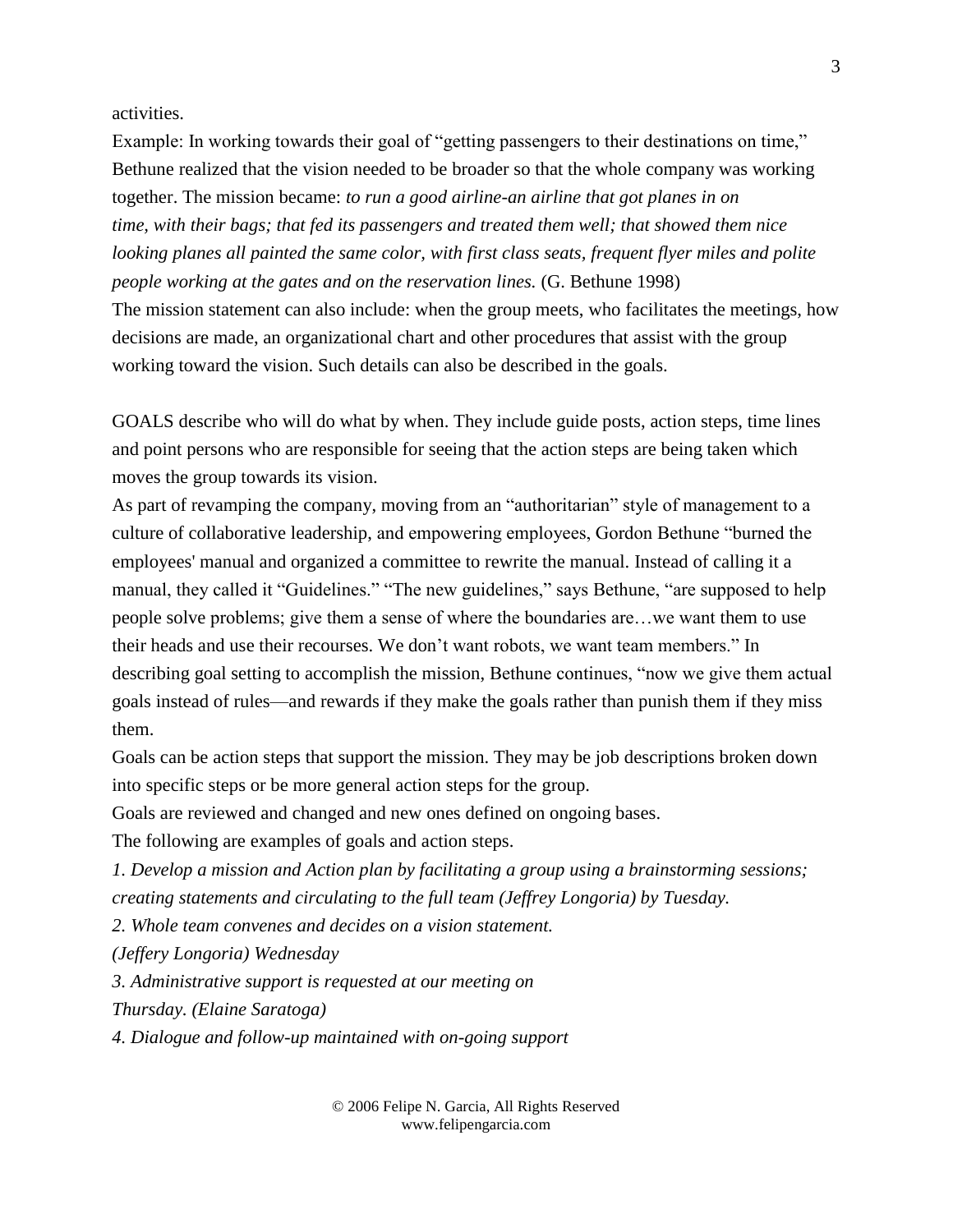*from administration. (Frank Diaz and Jennifer Paul) 5. Regularly, biweekly meetings in the collaboration room. (Carmen Scott) 6. Avoid re-scheduling meetings based on individual agendas. 7. Develop a Collaboration room for project teams meetings. (Mary Goetz) 8. Develop an environment that enables our Vision and Mission statements (Jo Harris and Fritz Holtz) 9. Sponsor a fun event for department (All - Katherine Ross) 10. Review January action steps and report to the group. (Sarah McDermott) February 15. 11. Monitor our progress; calls on each other when we are not living the Mission: Ombudsman – All* This last goal leads to thinking about and monitoring the group process which is described in the following section.

#### **Process**

Process describes the relational dynamics that support and can also impede the group working together to win together and live out the Vision, Mission, and Goals. Process elements include: Cooperation, contracts, commitment, multiculturalism, communication, sustenance and reward, conflict resolution, and transitions.

# **Cooperation**

Cooperation describes the desired relational interactions between members of the team; between the team and the leaders; and between the team and other entities outside the team necessary for achieving success. Cooperation is the operational foundation, the dynamic basis upon which Winning Together will occur.

While cooperation is an attitude and a value, it exemplifies itself behaviorally one relational transaction at a time; one person says something, the other person responds. Relational competition is the opposite of cooperation and relational competition interferes with the group members working together and is counterproductive to the team's efforts. Relational cooperative behaviors are based on the assumption that all members of the group regardless to role and level are important to the group. When the element of cooperation is functioning in a group, all members, employees, students of the group are treated with dignity and respect and are included in the group process and whenever possible to the extent that it is possible on all decisions that affect them. Individuals in groups that operate cooperatively speak up about their wants,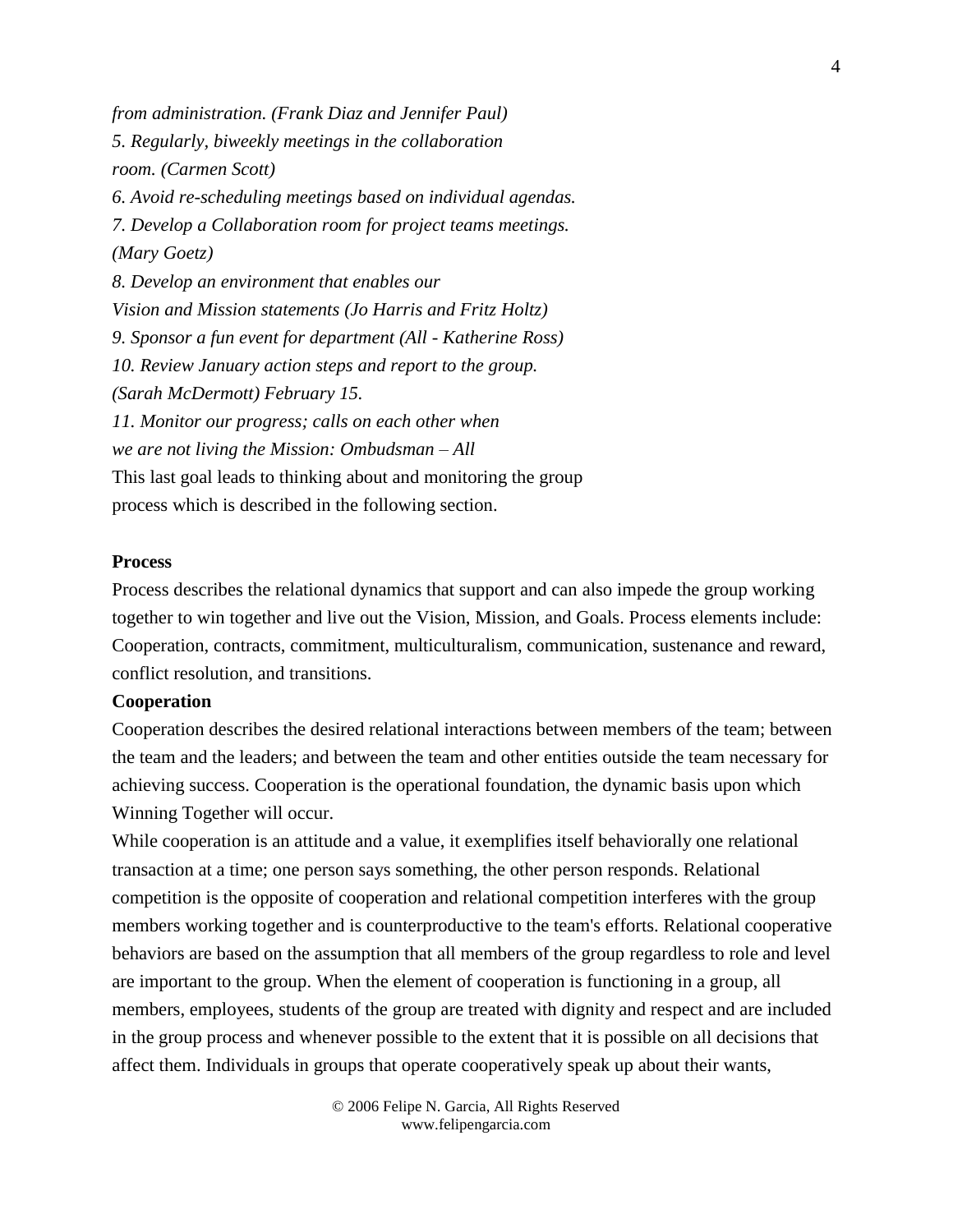opinions, ideas and feelings and are listened to and responded to by others in the group. Cooperation is also based on the assumption that there is enough time for recognizing each other by listening and responding respectfully to each other Relational cooperation feels good and leads to winning together.

Competition in relationships is based on an assumption of scarcity and the belief that there are better than and lesser than people and function in the world and Relational competition results in a fighting for power either from a one up place or a one down place. "Do it my way". "I can't". Fear is the underlying feeling of all competitive relationships. Competitive behaviors are also based on the assumptions that there is one right way of doing things," my or our way is right way, your way is wrong." It also assumes that someone always wins and someone always looses in relationships. Competitive behaviors include: rescuing, blaming, avoiding, hording, sabotaging, power plays from a one up or one down place of power and secret and lies. (Steiner 1974p.155-161; Karpman 1968 p39-46; Lewis, Jo Bo wen 1998) Arguing to win is competitive and usually results in team breakdown because in this type of competition, no one wins. It may be necessary, at those times, to agree to disagree. (Batts2000p5) Debate and discussion to bring out all the points of view on a subject can be productive. It is useful to be aware when competing is occurring in relationships. Stop and ask, "Am I trying to win here instead of making my point or verbalizing my feelings and getting acknowledged? Am I listening to the other's point and feelings and acknowledging them?" Learn to be aware of how your body feels during useless competitive interactions; tense, tight muscles and raised blood pressure. Practice shifting to a cooperative frame and body state: relaxed, open-minded,. It Is important in cooperative relationships that people's point is made, understood and responded to. Relational competitive behaviors are barriers to teams and organizations winning together. Other questions to ask to assess the level of relational cooperation and relational competition in your group may include the following:

Are members of this group sharing resources and information?

Is there a spirit of working together or is everyone out for themselves?

Am I responded to when I speak?

Do I feel included? Am I including others?

Do I feel included and respected by administration?

In cooperative environments, it is possible for individuals working diligently to improve their performance and chances for advancement and working together for the success of the project and group goals. Personal achievement and working for group goals are not mutually exclusive. Groups function in a competitive world and environment. The strengths and weaknesses of both relational competition and relational cooperation are described in fig. 1.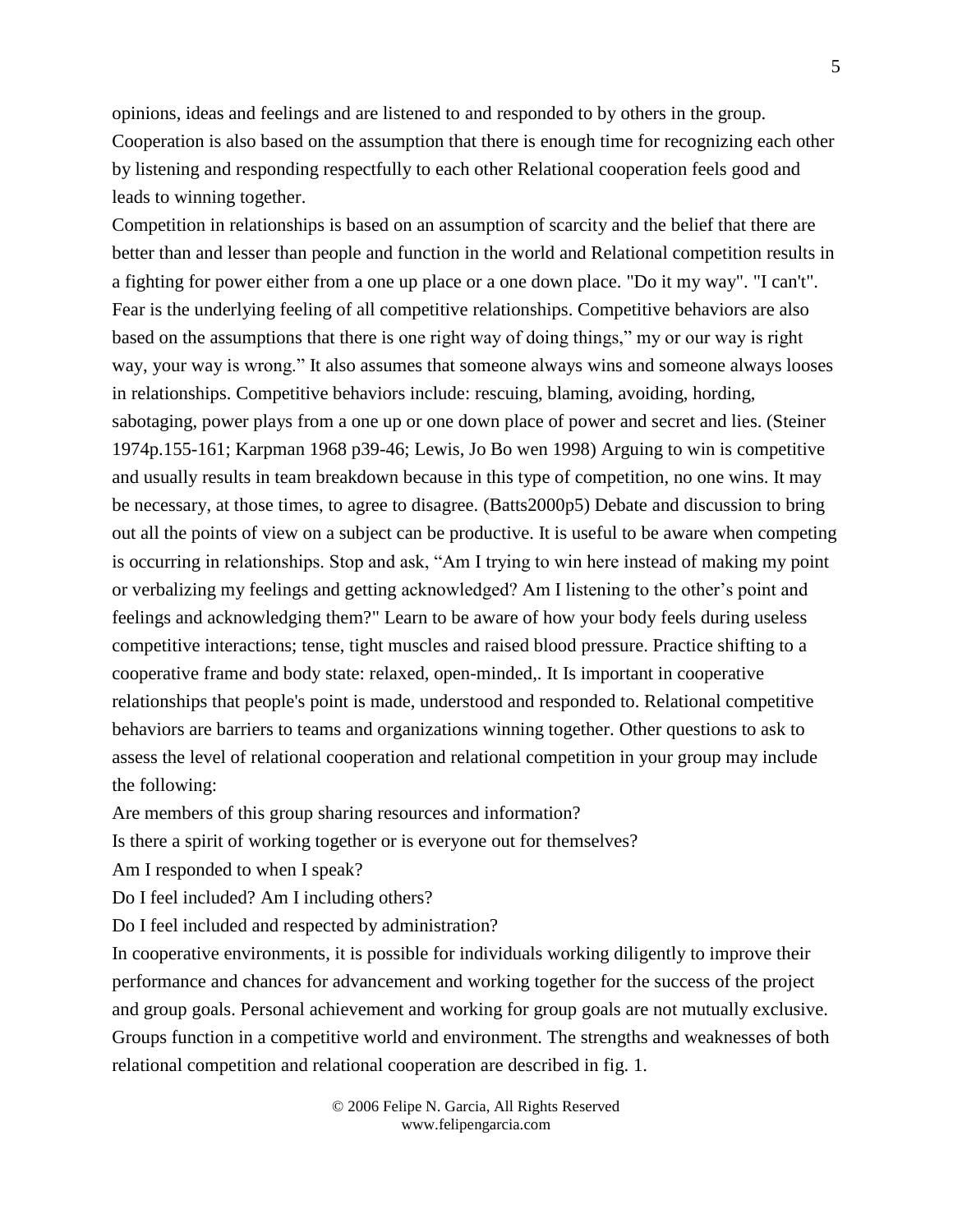# **Relational competition and cooperation**

| <b>Assumptions for Competition</b>             | <b>Assumptions for Cooperation</b>             |
|------------------------------------------------|------------------------------------------------|
| <b>Scarcity:</b> there is not enough           | <b>Equality:</b>                               |
| <b>Inequality:</b> Better than; less than      | Each persons is worthy and valued.             |
| <b>Power:</b> Perpetuate inequality by holding | Feelings, needs and input from all are         |
| on to power and disempowering others.          | taken into account.                            |
| <b>Competition:</b> Someone wins and someone   | <b>Enough:</b> There is enough: time           |
| looses, always.                                | recognition, energy for the relationship.      |
| There is only one right way, either or         | <b>Power:</b> Power and information is shared. |
| thinking.                                      | <b>Responsibility:</b> Each person is 100%     |
|                                                | responsible for asking and arranging to get    |
|                                                | what she/she wants.                            |
|                                                | Mutual vision / goal                           |
| <b>Functional Competitive Behaviors</b>        | <b>Functional Cooperative Behaviors</b>        |
| + Position Power, inclusive hierarchy.         | + Asking for wants including clarification     |
| + Debate                                       | and or to make a point.                        |
| + Striving for Excellence, achievement,        | + Stroking self and others positive and        |
| success and advancement.                       | conditionally negative.                        |
| + Taking a position on issues; being open      | + Setting limits and boundaries                |
| to change; agreeing to disagree                | + Sharing Pertinent Information                |
| + Making and acting on a decision              | + Verbalizing Resentments and other            |
|                                                | feelings with permission from the other.       |
| <b>Ineffective Competitive Behaviors</b>       | + Checking out Reality; finding out what is    |
| Unconditional disregard for self or            | true and what is not true about perceptions    |
| other. (Not listening, not speaking            | and interpretations.                           |
| up; blaming, shaming or attacking              | +Accounting; offenses are accounted for        |
| self or other.                                 | with contract for learning and closure.        |
| Power Plays: one up and one down               | + All Alternative Behaviors to modern          |
| "Do it my way because I say so and I have      | oppression and internalized oppression.        |
| the position power".                           | <b>Ineffective Cooperative Behaviors</b>       |
| "Take care of me, I'm helpless and you         | - Over adapting, pleasing instead of           |
| have the means" "poor me".                     | speaking up.                                   |
| - Secretes and lies, half-truths or            | - Endless negotiations                         |
| misinformation.                                | - Abdicating leadership, position power        |
| - Dysfunctional Rescues                        | and personal responsibility.                   |
| -Jealousy, envy, revenge, win-loose            | - Seeking consensus when a decision is         |
| communication, fighting to win; violence,      | needed.                                        |
| war and treats of violence and war.            | - Acting nice when angry or in need.           |
| - All Non Target and Target Behaviors          | - Avoiding conditional negative feedback.      |

fig 1. ©Felipe N. Garcia, 2005 www.felipengarcia.com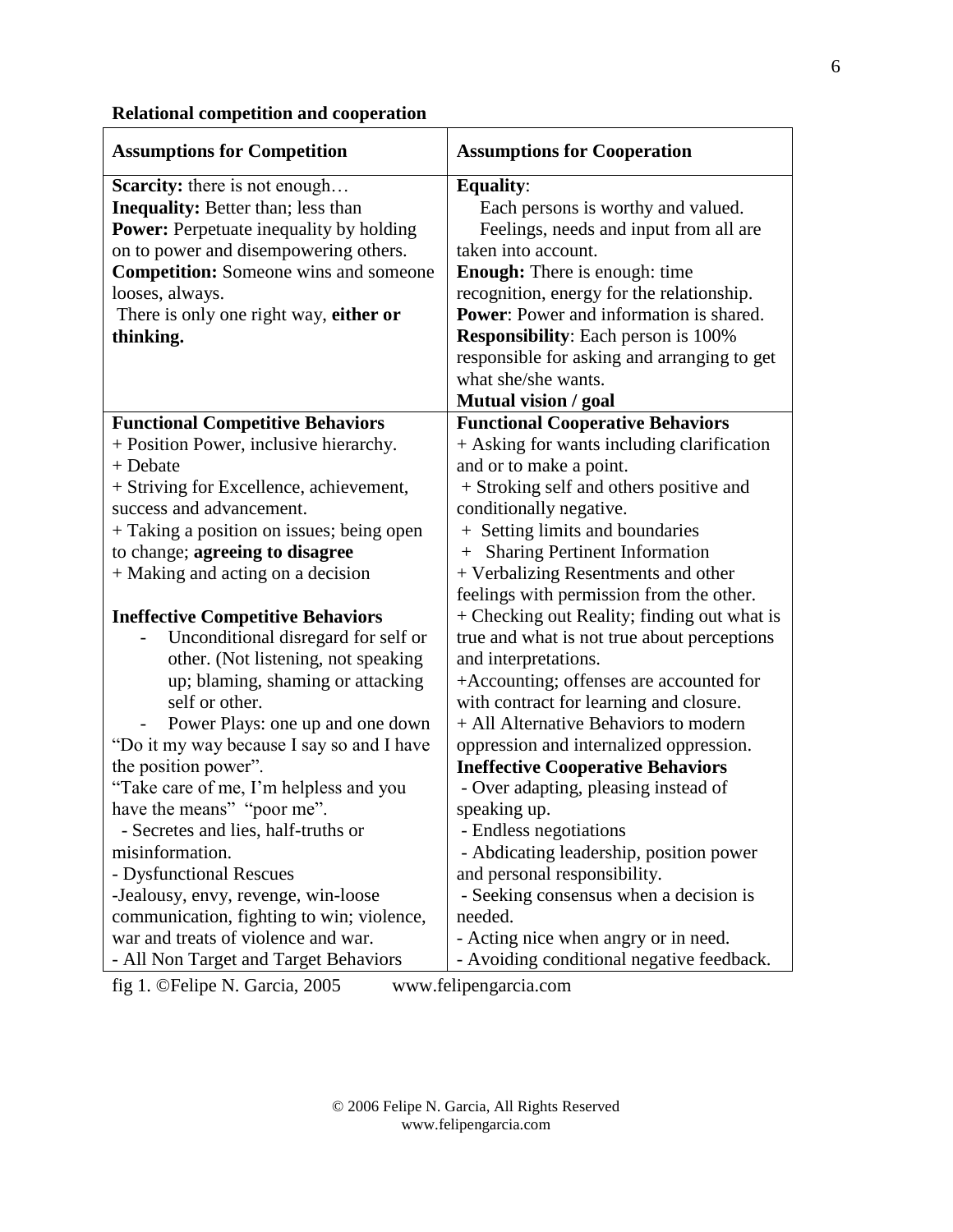Cooperation is enhanced and protected with a clear and mutually agreed-upon contract.

#### **Contracts**

Contracts are mutually accepted agreements. There are many

types of relational contracts operating in a team and organization. Some describe roles and responsibilities, power and authority, and mutual benefits. (Berne1972 p442) Contracts assume competence and are on behalf of a legal goal. (Steiner1974p243-250) Examples: There are contracts between the employee and the company which describe benefits in exchange for expert contributions; there are contracts among the members of the group regarding who will do what and when. There are contracts between the team and the leader or leaders. There are simple contracts such as "I will meet you at a certain place at a certain time." There are three or more corner contracts. (English 1975 p.383-384) Three corner contracts may involve a scientist, a business director, and technical director, a manager with a local director and remote director. In the consulting business, three corner contracts involve the consultant providing the service; the person paying for the service; and the person receiving the service. In schools, three corner contracts include the contract between the student and the teacher and the teacher and her department head or the principle; and then the contract between the teacher, the student and the parent. These can get complicated and the clearer the expectations and agreements the enhanced probability of cooperation and winning together. One of the ways that Gordon Bethune of Continental Airlines increased team effort in meeting the goal of getting the planes in on time was to contract with employees that if they achieved the goal of being on the top three list of airlines arriving on time, each employee would receive a check for \$65.00. This incentive for meeting the goal was agreed upon by employees. Continental Airlines surpassed expectations and each employee received the \$65.00 every month that airline came in on the top three list of on time arrivals. When a relational problem arises, it is often a result of unclear or conflicting contract expectations. Check out the clarity of the contract and work to clarify the contract boundaries and expectations as much as possible. Think about the contracts that affect you in your work: which ones are clear, which are not. Which ones are being kept, which are not? What is in your power to address and clarify? Where can you receive support for addressing the situation? Other questions useful in clarifying contracts and expectations include; "What do you expect me to do, deliver?" "What is my area of influence?" "What do your hear or understand to be your responsibility in the team?" "How will I be evaluated?"

Clear goals and mutually agreed upon contracts result in group members feeling committed to the vision.

## **Commitment**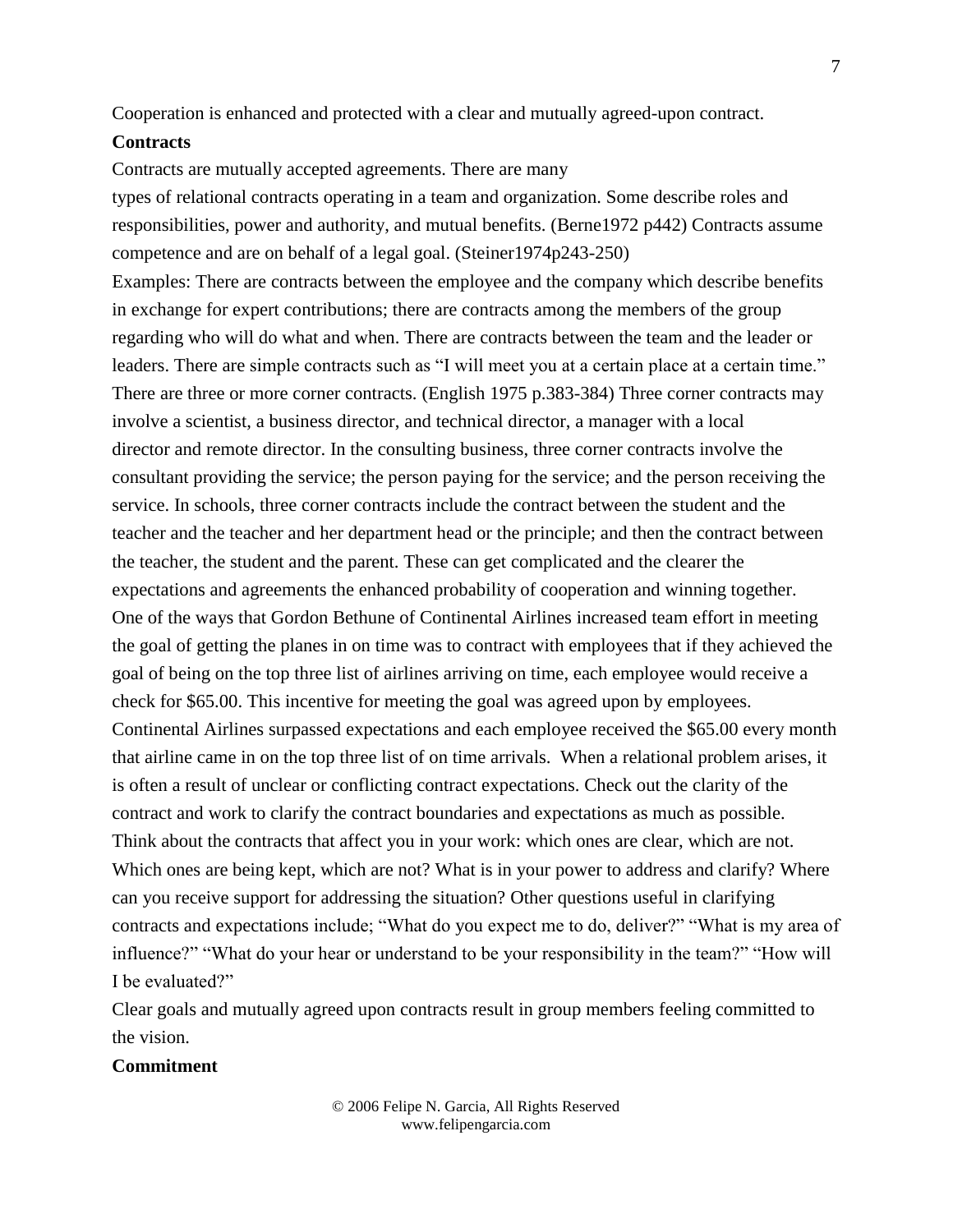Commitment is indicated by the level of emotional and physical willingness to work with the others to accomplish the vision, mission and goals, Many of the other elements described here contribute to members of the team feeling committed or not. Committed members of a team or organization enjoy coming to work; are enthusiastic about their contribution to the group; are present, feel included, speak up and take others into account. First Officer Dutch Berkley, a psychologist and a pilot at Continental Airlines during the time that Gordon Bethune took over, noticed "everybody started working together and enjoying their jobs a lot more; being friendlier to each other. To me, it was amazing to see how quickly things got better as we understood and worked for the mutual goal. Animosity between groups that seemed to be constant at all levels of operations before the changes disappeared as we reaped the benefits of working together. I loved going to work."

Some questions to ask in assessing level of commitment are:

Do I feel committed to this group and the work? Do I enjoy coming to work? Are the vision and mission clear to me? Do I buy into the vision and my role in it? Do I understand how my job contributes to our team meeting our goals? Is my job contract clear to me? Am I getting out of this as much as I put in? Do I have the resources I need to meet my job expectations? Are others carrying their load; honoring their agreements?

Am I a team player? It is important to not only judge others and the environment when exploring the reasons for personal lack of commitment. It may be that some people work better on my own and working together with others is not their style. Such people may need to take this into account in deciding on possible transfer of positions or job expectations. "Are my home/life issues affecting my commitment to work?" "Do I need to address personal Issues in some meaningful manner?

Other ways to notice the level of commitment by team members is by the number of days or meetings the member is absent, late arrivals, level of contribution in group effort and discussions; frequency of sick days. Intervention for lack of commitment may be done by addressing other elements cooperation, contract or communication.

# **Diversity – Inclusion – Multiculturalism**

This element covers a lot of territory. First, it addresses the makeup of the group. Diverse groups in terms of gender, age, culture, race, religion, sexual preference, etc., result in richer outcomes. Because differences are challenging to our view of the world and our way of doing things, individuals in a group or organization must work harder at making sure that there is physical diversity within the group, that is, that there is representation from those variables mentioned above, namely, race, gender, ethnicity, culture, religion, sexual orientation, age. Sometimes diversity also means including different functions and levels in an organization in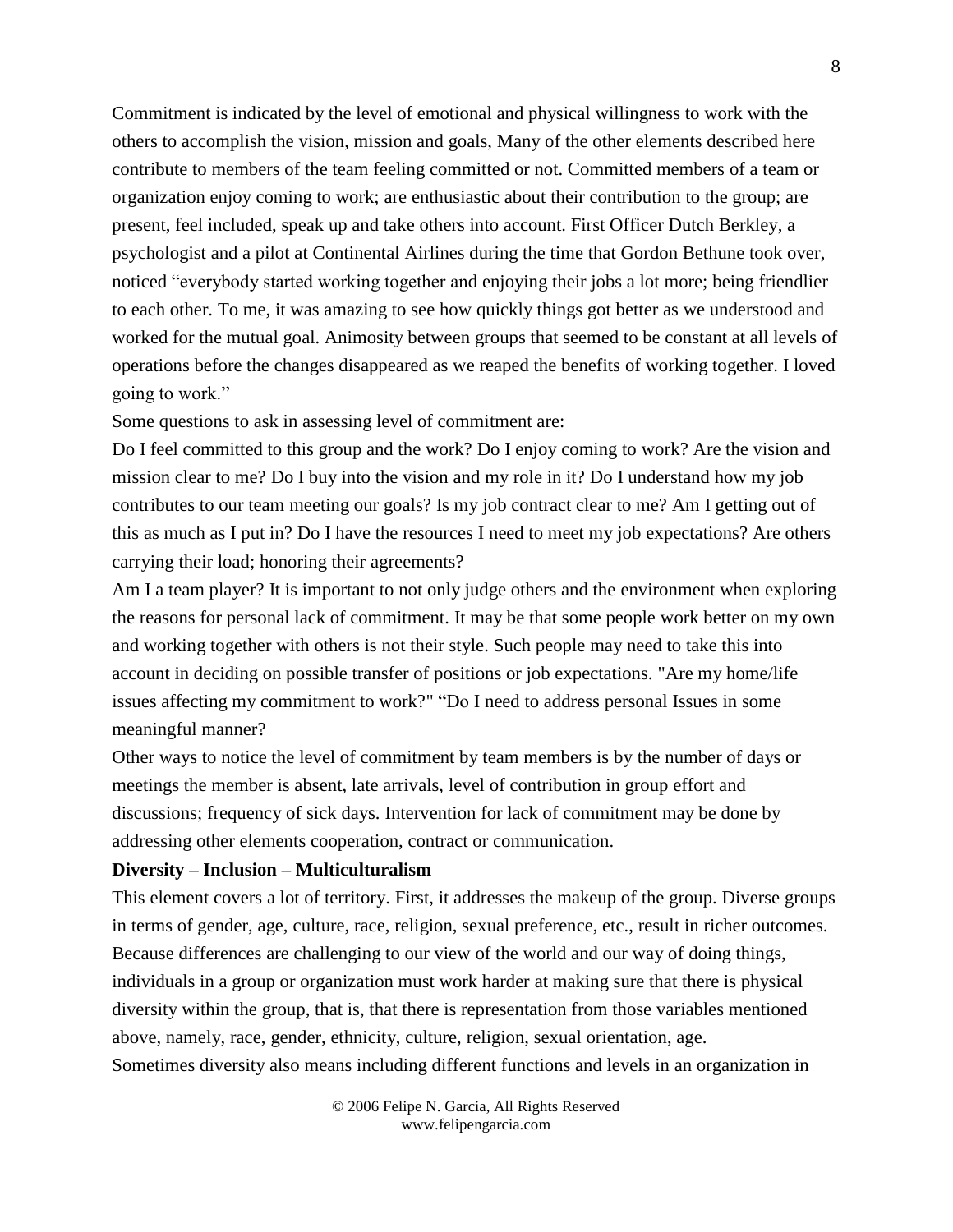planning and decision making. Diversity in terms of number of differences present, while important is not enough. It is also important to notice and address inclusive and excluding behaviors to ideas, feelings, opinions and suggestions, that diverse group member raise. MULTICULTRALISM pertains to noticing, understanding and appreciating differences within the group and recognizing that these differences have an impact on the functioning and productivity of the group. (Batts 2002) A lack of accounting for differences in race, culture, style, gender, age, physical ability level, function, geographical location, and such, can effect the level of commitment to the vision and results in the group or organization having internal conflict; spoken or not spoken. Dr. Valarie Batts in her article, "Is Reconciliation Possible"(Batts 2002) lists and illustrates behaviors which keep power imbalance between groups that traditionally have had more access to power (non-target groups) and groups that have had, and in many cases still have, less access to power (target groups). She also recommends alternative behaviors which can address problems and, if practiced, result in richer collaboration by members resulting in winning together.

Assessing this element requires: noticing the makeup of the group in terms of the variables mentioned above; noticing who talks, who doesn't; who gets advanced, who doesn't; what projects get funded, which don't. Individuals are invited to be aware and do something about their own non-inclusive behaviors and feelings of being excluded by practicing cooperative behaviors mentioned in fig. 1 practicing the external responsive process discussed below. (Garcia 1991)

#### **Communication**

Communication is another pivotal element in building collaborate teams and organizations and winning together. Some basic guidelines for effective communication are 1) mutual respect; 2) it is ok to disagree; 3) it is not ok to blame, share or attack self or other; 4) (Batts 2000) p.5) it is important that one transactional stimulus gets responded to before another one is initiated; 5) speak from an "I" place. In a collaborative environment, it is assumed that each person is 100% responsible for getting their own needs met. Differences in terms of power and position in the organization are taken into consideration by those in managerial and executive positions by insuring that those with less status and power are given a opportunity to speak up. In "The Role of Feelings in the Workplace" (Garcia 2006) a list of initiations and responses are identified that are helpful in maintaining clear communications and addressing all of the other elements listed in this document.

Assessing the effectiveness or ineffectiveness of communication in a work team, school or organization may include asking: 1) "Do others listen and respond to my feelings, thoughts, wants, ideas and suggestions?" 2) "Do I listen and respond to other people's wants, feelings,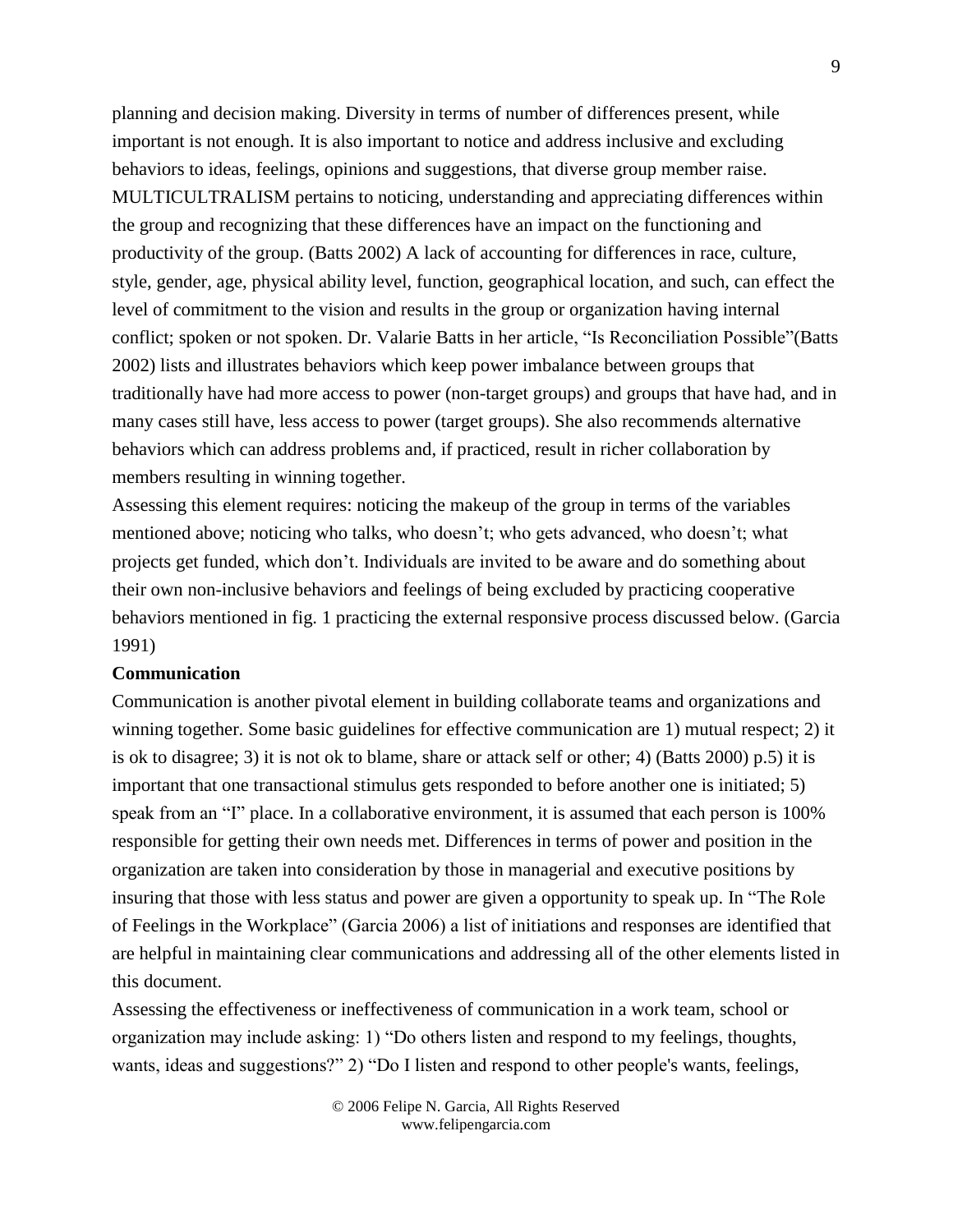interpretations of my behaviors with the seed of truth?" 3) "Am I asking for what I want; checking out my interpretations of reality; verbalizing resentments and other feelings? An I accounting for my human errors? 4) "Am I stoking others positively for their accomplishments and for being a member of the team and also negatively when their behavior is interfering with our relationship or the effectiveness of the group? 5) Am I, and are others, sharing information that is important to the success of our project? Intervening in groups where communication has broken down or is at a stand- still requires careful attention to process. It sometimes is helpful for an outside, unbiased, coach to facilitate the process.

### **Sustenance**

Sustenance refers to having the resources needed to do the job required for meeting the goals and mutual vision of the group. Sustenance includes financial resources for the project; adequate compensation for employees or volunteers time and expertise. Sustenance also often requires recognition and appreciation for individual contributions and for those of the group as a whole. While group success is fulfilling and gratifying, personal incentives and rewards also make a difference. It was mentioned earlier that Mr. Bethune introduced a \$65.00 personal reward for each member of the organization for accomplishing the group goal. The company also entered all employees in a raffle every six moths for a chance to win one of six Eddie Bower Ford Explorers that the company offered as reward for meeting the company's goals. The chance to win a new Explorer helped make the company's goal, the members' goal as well. The company won, the passengers won, and the employees won. Rewards and incentives add greatly to sustenance and commitment by members to group goals and joint vision.

The basic questions in assessing sustenance are: 1) Am I getting out of this as much as I put in? 2) Do I (we) have the resources and support to accomplish our goals? 3) Do I feel appreciated for my contributions? Intervening when dealing with issues of inequities requires individuals speaking up and re-negotiating contracts and expectations. Speaking up and asking for wants or confronting injustices and inequities may be done most effectively by the group as a whole or with support from a person with more clout in the organization.

# **Conflict Resolutions**

Interpersonal conflicts are often an indication that someone is not being heard, being taken into account, or is being treated unfairly and feels hurt, scared and/or angry. Conflicts also result from differences on how to do things or from misuse of power, or intrusion of physical or psychological boundaries and role responsibilities. Conflict also results from competing for who "has it worse" or who is going to define reality, who is right and who is wrong. Whatever the sources of the conflict, it results in competitive behaviors which can include attacking, blaming,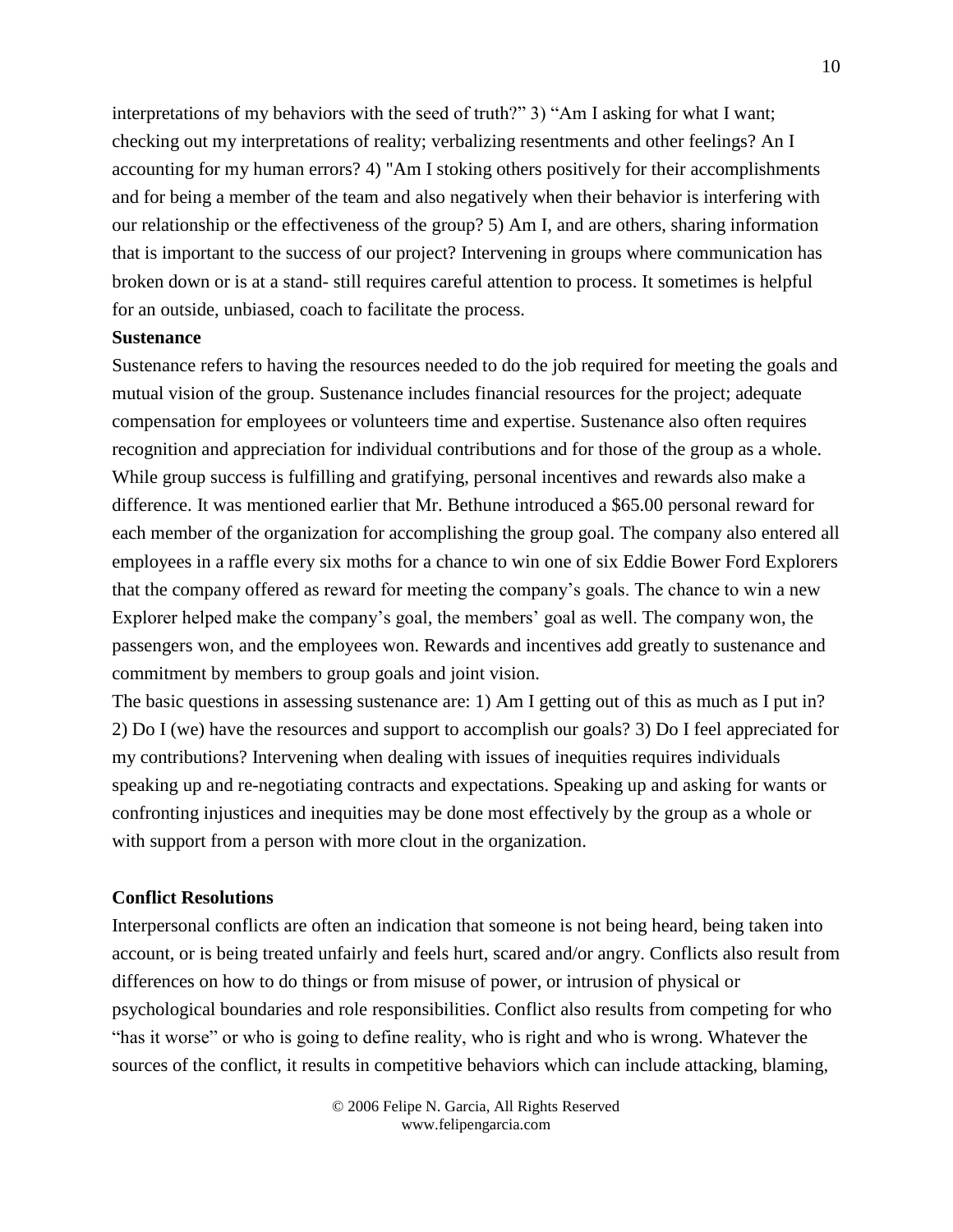shaming, and/or avoiding. Resentments and grudges, violence and war are huge indicators of conflicts requiring resolution. Untended-to conflicts can be very toxic to group functioning and success and should be addressed in some effective way as soon as possible. Resolving the conflict is usually possible if both parties listen to and acknowledge each others' feelings regardless of intention of the behavior that elicited the feelings.

The steps for conflict resolutions are similar to those for creating and maintaining collaborative teams. 1) The first step is for each person to acknowledge and treat each other with mutual respect 2) All parties Involved In the conflict must have an understanding that they want to or have to work together for the benefit of each other and the project or vision. 3) Then each person takes turns verbalizing their resentments and feelings. 4) Each person listens to the others' feelings, ideally reflecting or mirroring those feelings. After everyone" feels heard and understood", 5) Each person identify and states their wants. After all persons have had an opportunity to verbalize their wants, clearly (6 the persons involved in the conflict brainstorm options for solving the conflict and 7) decide on a plan of action. This process may need to repeat if the chosen option continues to result in conflict. If the conflict is old and very emotionally charged, it is helpful to have an outside coach or consultant facilitate the process.

# **Transition**

Transitions in life and in organizations are constant. All endings are transitions from one reality to a different reality. New beginnings are also transitions from the past to the future. Noticing and addressing transitions in a group or organization is very important because there are usually strong feelings being felt; expressed or repressed, and impact the effectiveness of the group work. Acknowledging feelings is important because it is a way to acknowledging members unconditionally. Peoples' feelings and opinions feel to them like an expression of who they are.

Example: The following are a short list of the types of transitions that can impact members of a groups: 1) cutting back on funding, 2) "downsizing" or taking projects or responsibilities away from a group or individual; 3) someone dies or leaves the group; 4) a new person joins the group; 5) another company is acquired by the parent company; 6) a popular boss gets promoted and leaves; 7) someone in the team gets promoted. Transitions can be positive or negative. Sometimes they have both positive and negative aspects to them. Sometimes, when someone is promoted, they are confused because, in addition to the joy that the promotion brings, often there are also some sad and scared feelings. The sad and scared feelings make sense because they are about letting go of a secure, comfortable environment which is familiar and safe while moving to a new beginning that is not yet known. (Bridges 1980 p.112- 130) It is like the first day of school all over again. Responding to transitions involves: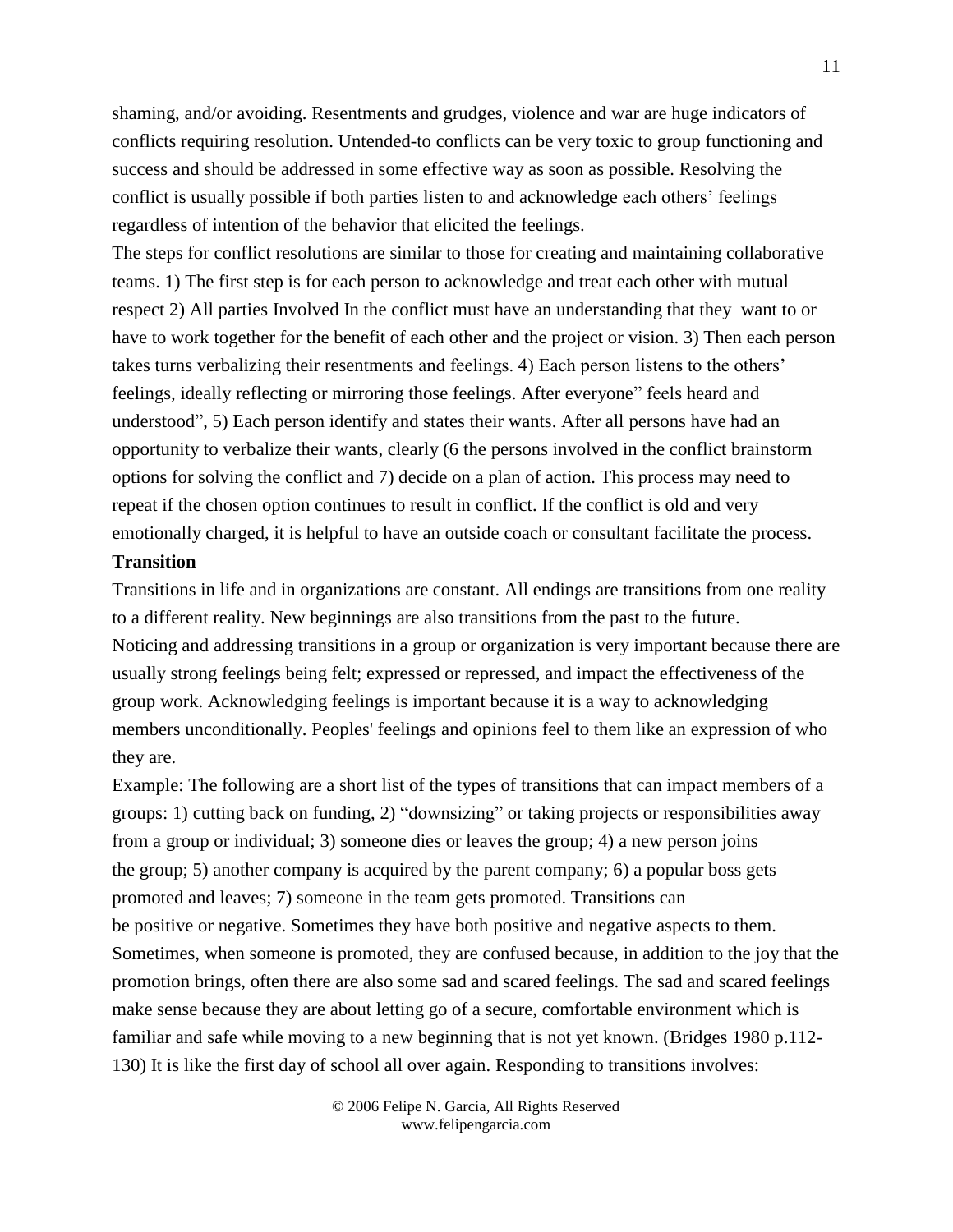leadership or someone else acknowledging the feelings of grief, fear and or anger that group members are having in response to the change and allowing time for the healing from the loss and providing reassurance and or real facts about the scare. People will do better responding to reality instead of rumors or non-information. Transitions require that members of the group; after acknowledging their feelings work on self empowerment to acknowledge their responsibility and power for taking care of their career and their employment.

William Bridges, in his book, *Transition: Making Sense of Life's Changes*; provides excellent strategies for coping with difficult and sometimes painful transition.

# **Outcome**

Outcome pertains to the results of the group's efforts and to ongoing evaluation and assessment of the group and individual effectiveness in accomplishing the vision.

## **Accountability**

Assessing the effectiveness of the group processes systems and the outcomes are important both for the group as a whole and for individuals in the group. "How are we (I) doing?" "What is working and what is not working?" "What needs to change?" "Are we having the impact we want?" "Are we meeting our goals?" "Are we making a profit?" "What is the quality of our product?"

These questions and assessments can be informal or more formal though surveys, focused groups and other research instruments. Ongoing evaluations and giving and receiving feedback about the group or individual's effectiveness or ineffectiveness can lead the way to improved performance. Assessment is also possible by the quality and sales of product.

Share information about successes and areas of improvement with group members though newsletters, at meetings or though e mail. The information can serve as an impetus for continued commitment to working and winning together to achieve the vision and accomplish the goals

# **Product**

Product refers to the results of the group's effort. It assesses the success of the product designed and/or produced by the group. Sales and profit are natural evaluators of the product. The quality of the product requires on-going evaluations.

Sometimes, the end goal is not a product but rather, a service, such as: health care provided by a hospital; quality of education provided by a teacher or a school; community services offered by a church or other service organization; or training and consultations provided by a group of consultants to an organization. Sometimes, the vision is much grander like working for world peace or an end to terrorism. These outcomes are more difficult to assess. Feedback and tangible results can be indicators of levels of success.

# **Summary**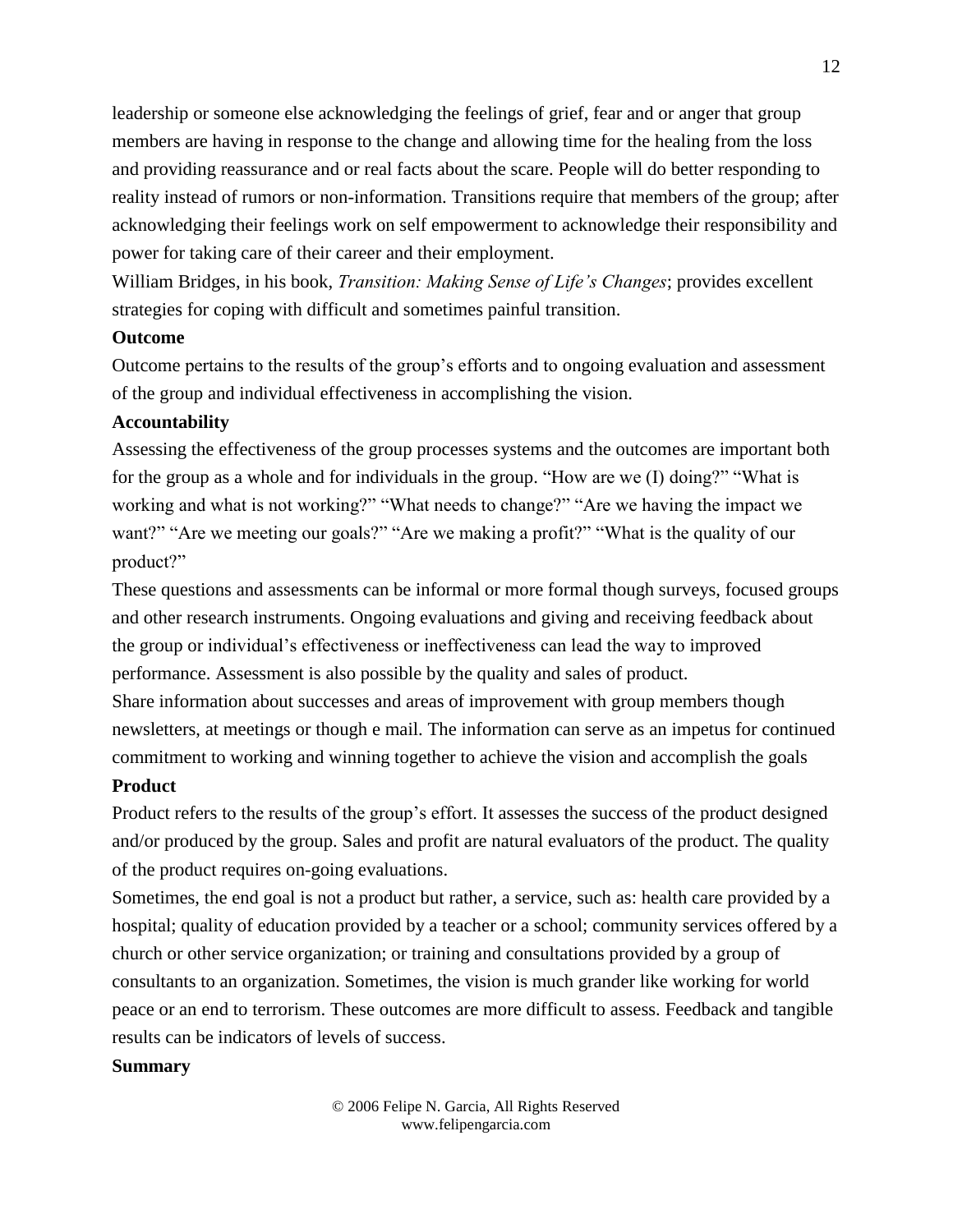Building and maintaining collaborative work teams and organizations and winning together is enhanced when every member of the team and organization buys in to a clear, well-defined vision which defines the group and the mutual desired outcome. Other essential elements that enhance a group winning together are relational cooperation and commitment by members of the group to the vision and the group work. Also important are clearly defined and agreed upon contracts, and effective communication among members and between groups. Winning together is enhanced by diversity in the group makeup and multicultural recognition, understanding and appreciation of the differences that members bring to the group. Cooperative conflict resolutions, abundant sustenance and incentives for individual members and for getting the group's work accomplished contribute greatly to group cohesion and success. Attention to transitions and member's feelings in response to the transitions is important in dealing with change. Individual and group accountability by assessing what is working and what needs improvement is an ongoing process for maintaining group effectiveness and staying on course. Celebrating wins and learning from errors also encourages winning together.

### **References**

Batts V (2002) chapter 2: Is Reconciliation Possible? Lesons From Combatting "Modern Racism" See: Douglas, Ian T. ed. Waging Reconciliation: God's Mission in a Time of Globalization and Crisis New York: Church Publishing, 2002.

\_\_\_\_\_\_\_(2002) Changing Racism: A Personal Approach to Multiculturalism. VISISONS, Inc. Boston, Mass.www.visions-inc.org

Bridges, W.(1980) Transitions: making Sense of Life's Changes. Addison-Wesley Publishing Company, Reading, Mass.

Berne, Eric. (1966) *Group Treatment Groups* New York, New York: Grove Pres, Inc.

(1972) *What Do You Say After you Say Hello* New York Random House, Inc. Bethune, G. with Scott Huler (1998) *From Worst to First: Behind the Scenes of Continental's Remarkable Comeback—A Flight Plan For Success.* John Wiley & Sons, Inc.

English, F. (1975) "The Three Corner Contract" Transactional Analysis Journal 5

Garcia, F. (1991) "Responsivity" Transactional Analysis Journal, 21; 4, October 1991

\_\_\_\_\_\_\_(1984). Competition: a cultural script issue in the USA. Transactional Analysis Journal 14 (1), 44-47.

\_\_\_\_\_\_\_(2006) "The Role of Feelings in the Workplace"

Goulding, M and RL (1979) *Changing Lives Through Redecision Therapy*. Grove Press, N.Y. Karpman, S ((1968) "Fairy Tales and Script Drama Analysis" Transactional Analysis Bulletin v7 #26

Lewis, Jo Bowen. (1998). The cooperative process. In Jack Guillebeaux (Ed.), More is caught